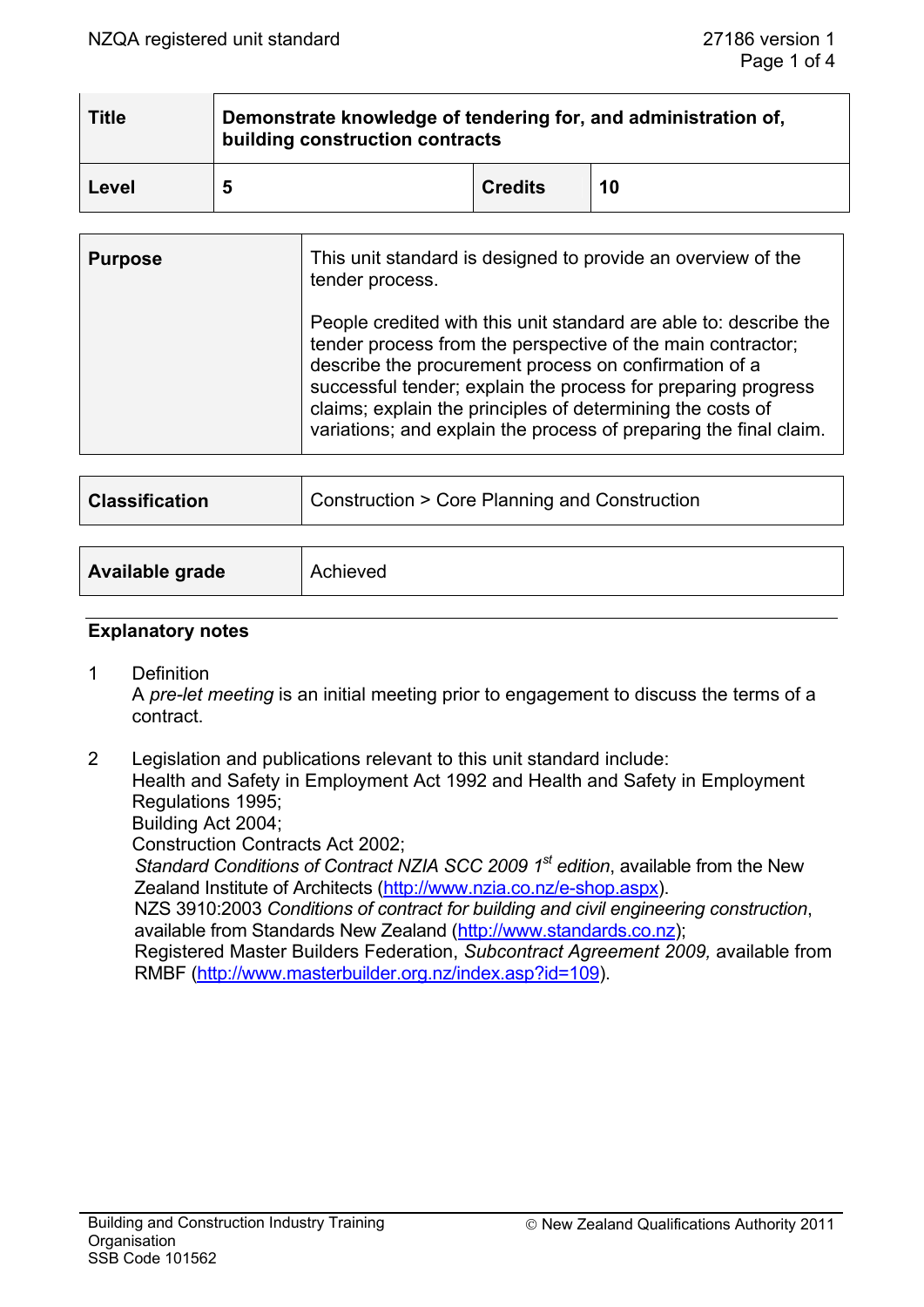# **Outcomes and evidence requirements**

## **Outcome 1**

Describe the tender process from the perspective of the main contractor.

## **Evidence requirements**

- 1.1 Methods of tender are described and explained in terms of their advantages and disadvantages.
	- Range lump sum, fixed price, cost reimbursement, design and build.
- 1.2 Tender preparation stages are described in terms of process and requirements.
	- Range stages include invitation to price, documentation, subcontract requirements established and invited, main contractor requirements measured, notice to tenderers, assemble tender bid, submission.
- 1.3 Risks and opportunities are identified from examples of tender documentation.

## **Outcome 2**

Describe the procurement process on confirmation of a successful tender.

## **Evidence requirements**

2.1 The process of establishing procurement requirements from the main contractor's quantity list is described using a given example of a confirmed tender.

> Range procurement requirements for – site establishment, critical materials, critical subcontractors.

- 2.2 The selection process for subcontractors is explained for a post-tender situation.
- 2.3 The role of the subcontract agreement is explained in terms of its relationship to the main contract agreement and the specific requirements of the main contractor.
- 2.4 Pre-let meetings are described in terms of purpose and agenda.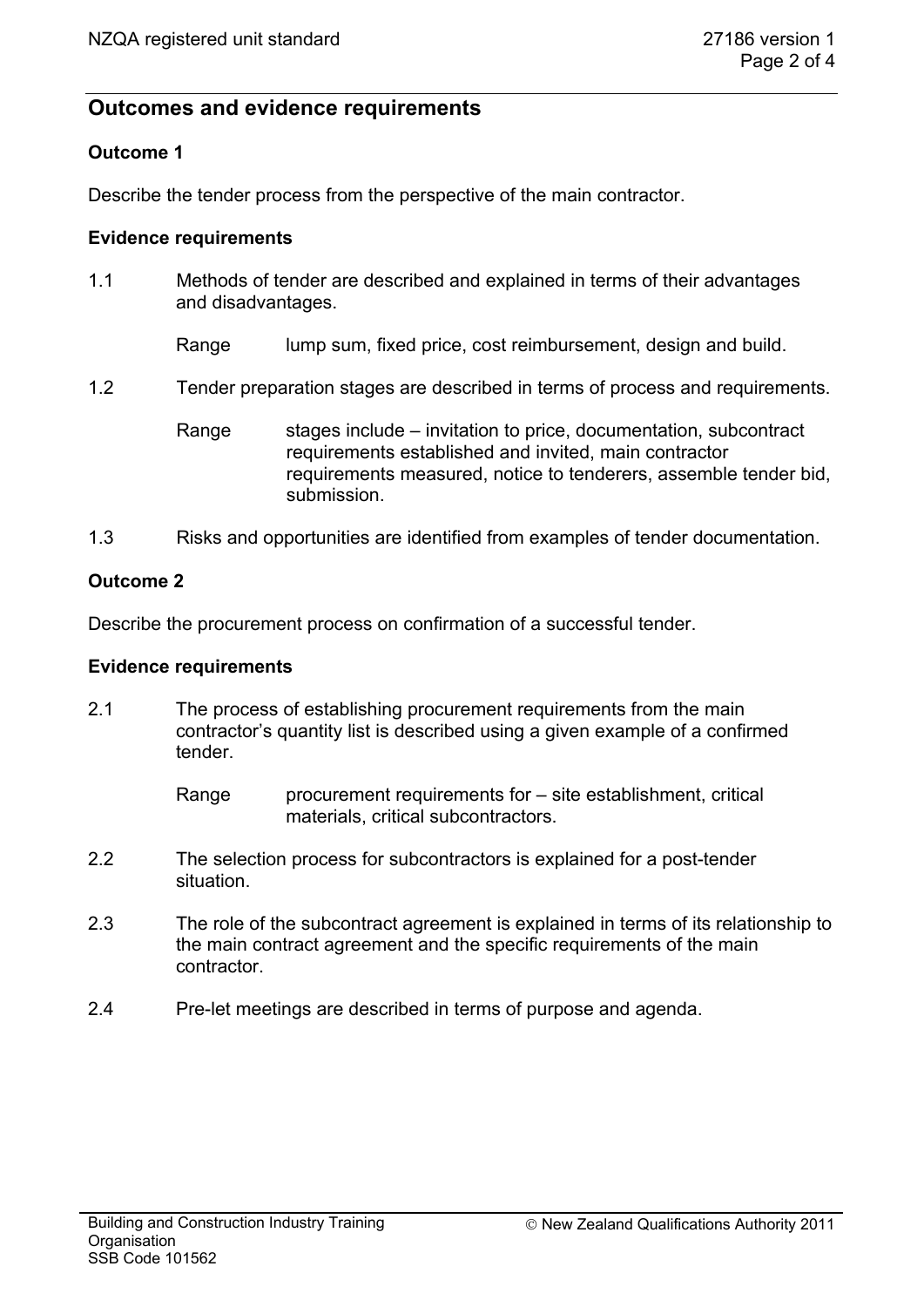## **Outcome 3**

Explain the process for preparing progress claims.

## **Evidence requirements**

- 3.1 The process for preparing progress certificates is explained in terms of writing claims to conform to the contract conditions.
- 3.2 The process for analysing claims is explained in terms of establishing a match to the claimed percentage in relation to value of work completed.
- 3.3 The requirement for establishing the validity of claims for materials on and off site is explained in accordance with the contract conditions.
- 3.4 The process for deducting retentions is explained in terms of the contract conditions.

## **Outcome 4**

Explain the principles of determining the costs of variations.

## **Evidence requirements**

- 4.1 The principles of variations to building works are explained in terms of measurement, pricing, and presentation in accordance with contract conditions.
- 4.2 The procedures for processing variations are explained in terms of company procedure and contract conditions.

## **Outcome 5**

Explain the process of preparing the final claim.

## **Evidence requirements**

- 5.1 The process for preparing final account statements containing items adjusted in terms of the contract is explained in relation to contract conditions.
	- Range adjusted items variations, fluctuations, sum adjustments, provisional quantities adjustments, liquidated damages, extension of time costs.

**Planned review date 31 December 2015**